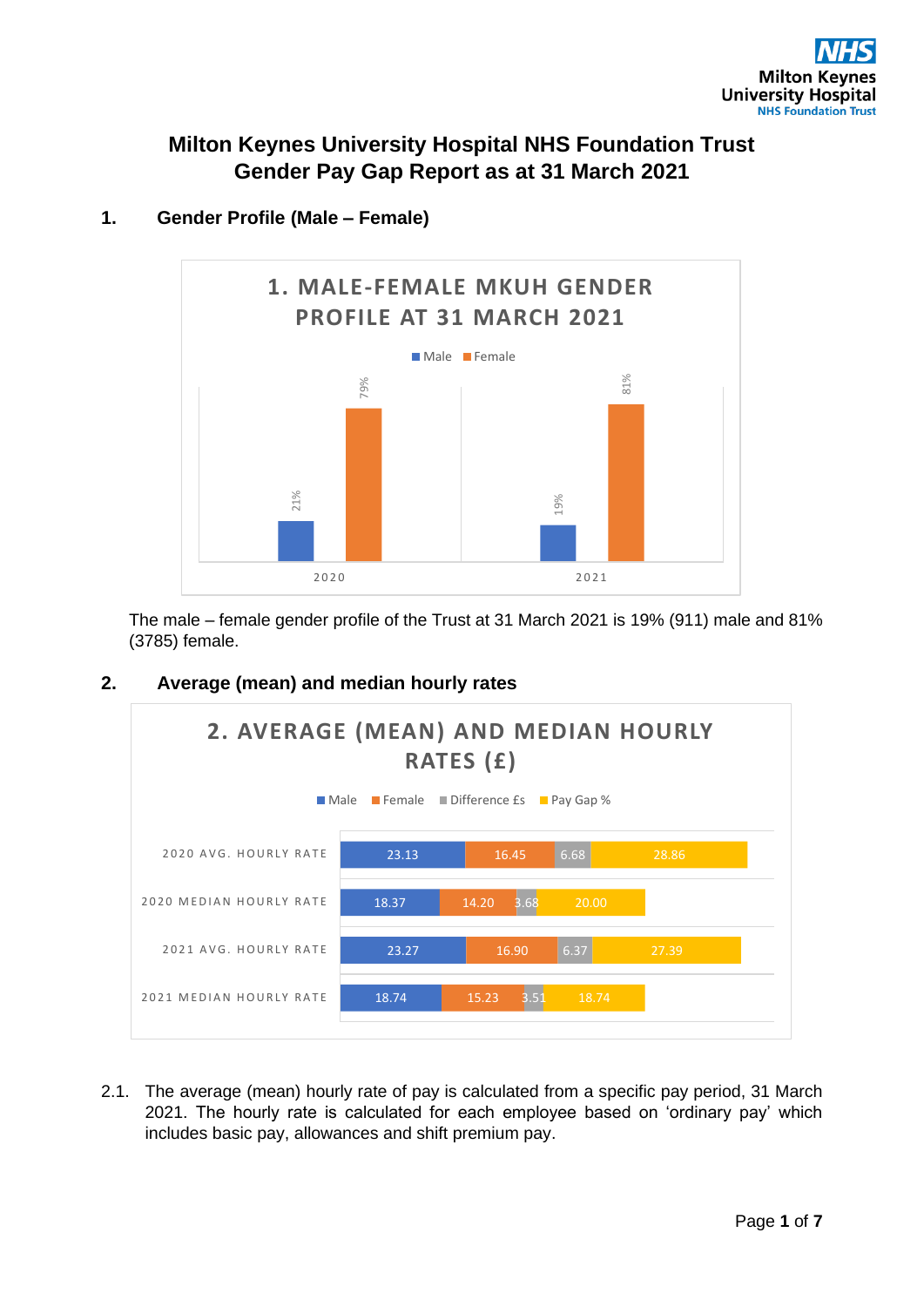- 2.2. The median hourly rate of pay is also calculated from the same specific pay period, 31 March 2021. The median rate is calculated by selecting the average hourly rate at midpoint for each gender group.
- 2.3. The percentage variance for the average hourly rate of pay is 27.4%. This calculation is based on the average hourly rate of pay of female staff compared to male staff. Since the average is calculated over a wider distribution of staff (almost 4 times more female than male staff), some degree of variance is to be expected.
- 2.4. The percentage variance for the median hourly rate of pay is 18.7%. For MKUH statistically this is more indicative than the mean hourly rate of pay as it is not impacted as much by the female to male ratio. Consideration to the variety of roles within the Trust will need to be given when reviewing the variance.
- 2.5. Agenda for Change (AfC), other NHS pay grade structures and Terms and Conditions of Service are negotiated at national level. Progression (where applicable) through pay increments is applied in line with national policy for all staff. When calculated in this manner, the gender pay gap should be negligible and gaps may therefore be attributed to factors highlighted within the conclusions of this report.



## **3. Average (mean) and median bonus payments**

- 3.1. As an NHS Trust the pay elements that fall under the bonus pay criteria comprise annually negotiated and awarded local Clinical Excellence Awards (or Discretionary points for Specialty and Associate Specialist Grades) and are only applicable to certain groups of Medical and Dental Staff.
- 3.2. Average bonus pay is calculated from the total bonus pay period received in the 2021 financial year (01 April 2020 to 31 March 2021). The median values are based on the midpoint of all staff receiving bonus pay by each gender group.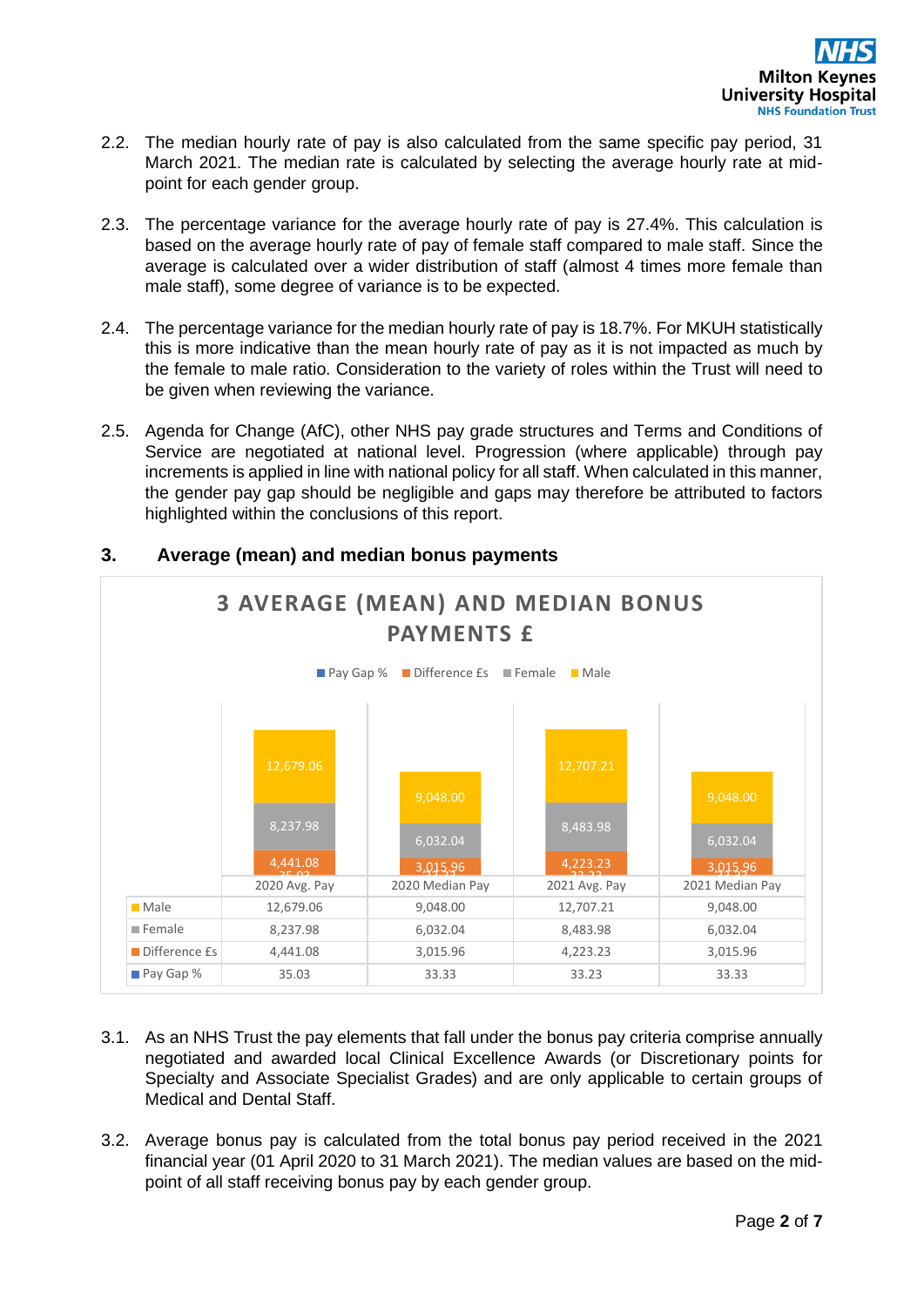

3.3. The percentage variance for the bonus hourly rate of pay is 33.2% while the percentage variance for the median bonus hourly rate of pay is 33.3%. The pay elements used in this calculation are awarded as a result of recognition of excellent practice, innovation and/or medical research over and above contractual or service delivery requirements. The selection criteria by which applications are assessed during the pre-panel award process is considered fair and equitable with personal information hidden until allocation of points (and awards) has taken place for each application.

#### **4. Proportion of male and female receiving a bonus payment**



- 4.1. This calculation expresses the number of staff receiving bonus pay as a percentage of the total number of staff. It further expresses these as a percentage of the number of relevant employees who could be eligible for a bonus payment in each gender group.
- 4.2. The pay elements that fall within the eligibility for bonus pay criteria are annually awarded local Clinical Excellence Awards (CEA) which are only applicable to certain groups of Medical and Dental Staff.
- 4.3. Bonus pay applies to just over 1.5% of all staff employed by MKUH. The gender split for this group of Medical and Dental staff is broadly replicated on a national scale. Whilst these data are of relevance to MKUH, they are less significant than the gap shown for average and median rates. The Trust however recognises that it can take steps locally to redress this imbalance by supporting appointments to underrepresented specialties.
- 4.4. A total of 49.6% of 139 relevant employees received a bonus. Of the total relevant number of employees who were paid a bonus,  $14.4\%$  (n=20) are female and 35.3% (n=49) are male. All eligible doctors receive a CEA provided they meet the criteria, which is regardless of gender.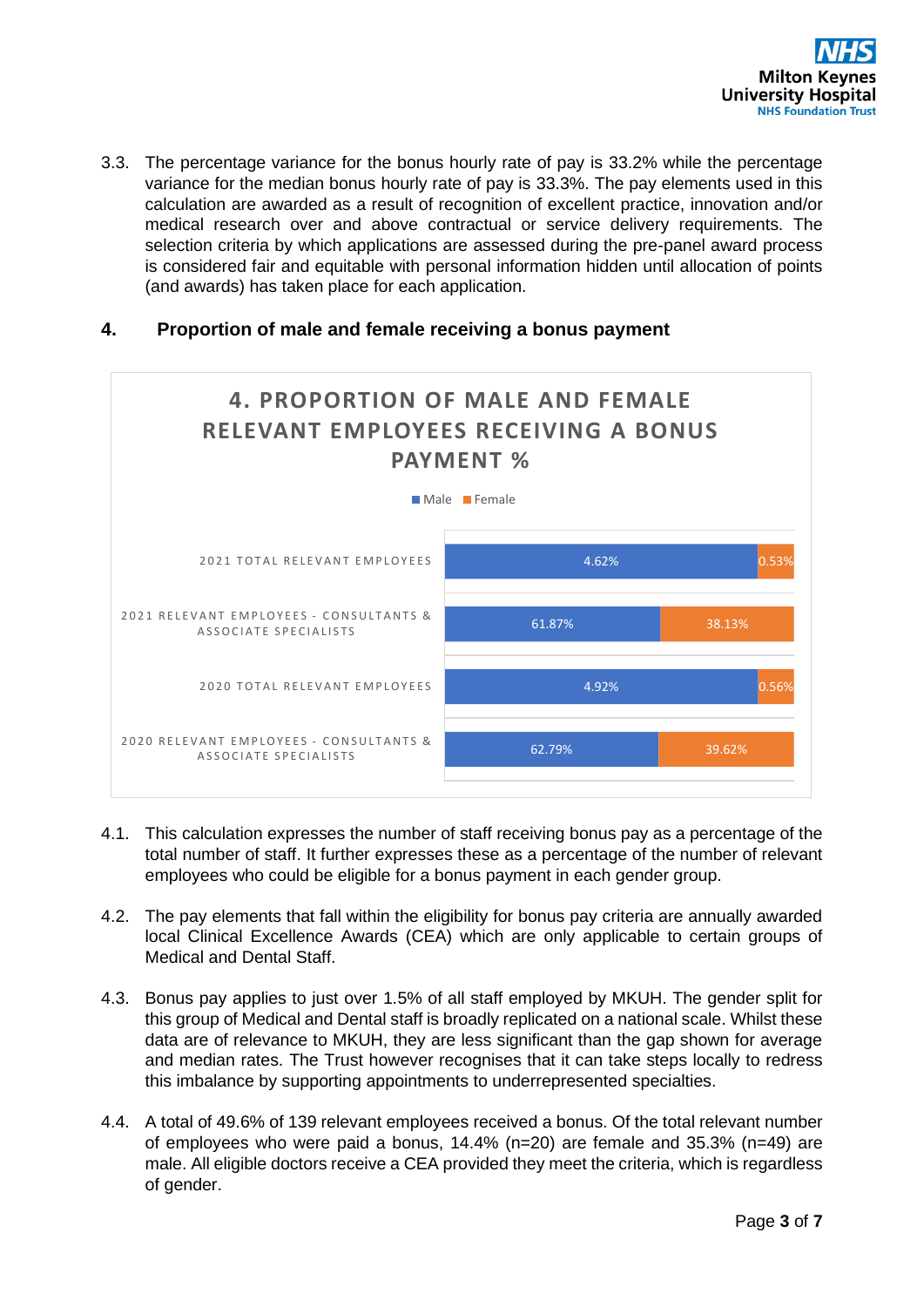

### **5. Proportion of male and female in each pay quartile (Ordinary Pay)**

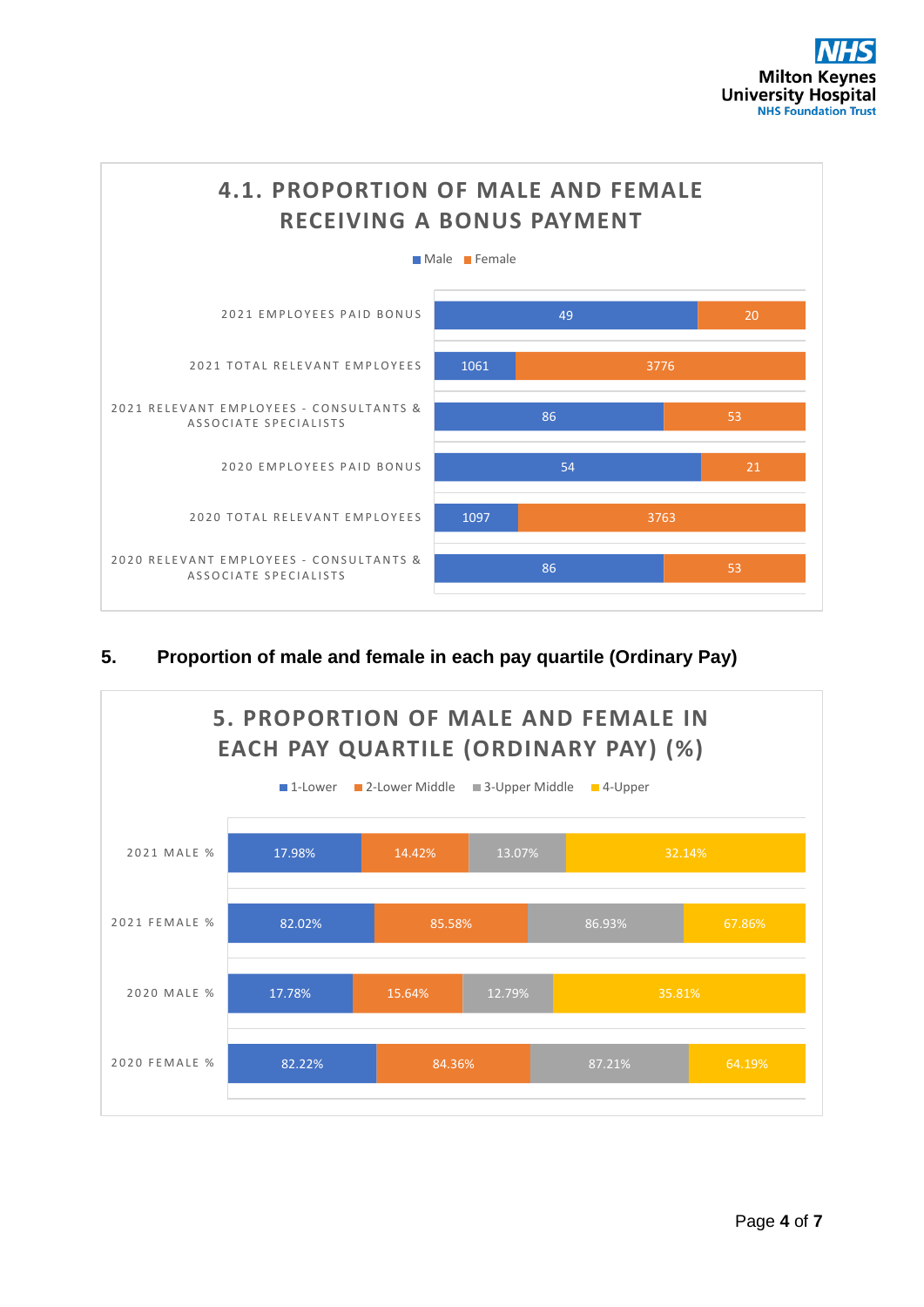- 5.1. To create the quartile information, all staff are sorted by their hourly rate of pay. This list is then split into 4 equal parts where possible.
	- 5.1.1. Quartile 1 Lower: Includes all employees whose standard hourly rate places them at or below the lower quartile.
	- 5.1.2. Quartile 2 Lower middle: Includes all employees whose standard hourly rate places them above the lower quartile but at or below the median quartile.
	- 5.1.3. Quartile 3 Upper middle: Includes all employees whose standard hourly rate places them above the median quartile but at or below the upper quartile.
	- 5.1.4. Quartile 4 Upper: Includes all employees whose standard hourly rate places them above the upper quartile.



- 5.2. The total staff analysed comprises a headcount of 4696 MKUH employees as at 31 March 2021.
- 5.3. When reviewing the quartile information, account should be taken of the variety and types of roles available within the organisation and the gender distribution within specific roles.
- 5.4. The highest variances for quartiles for the Trust overall is found within the upper quartile for men.
- 5.5. There is a higher proportion of female staff in quartiles 1, 2 and 3. Included within this group are Administration and Clerical staff, Ancillary Staff, Allied Health Professions, Nursing and Midwifery and Professional and Technical Staff Groups. A higher proportion of staff within these groups are female.
- 5.6. Quartile 1 is 82.0% female and 18.0% male and is largely unchanged from 2020 (female 82.2%, male – 17.8%). This remains broadly representative of the overall Trust gender profile.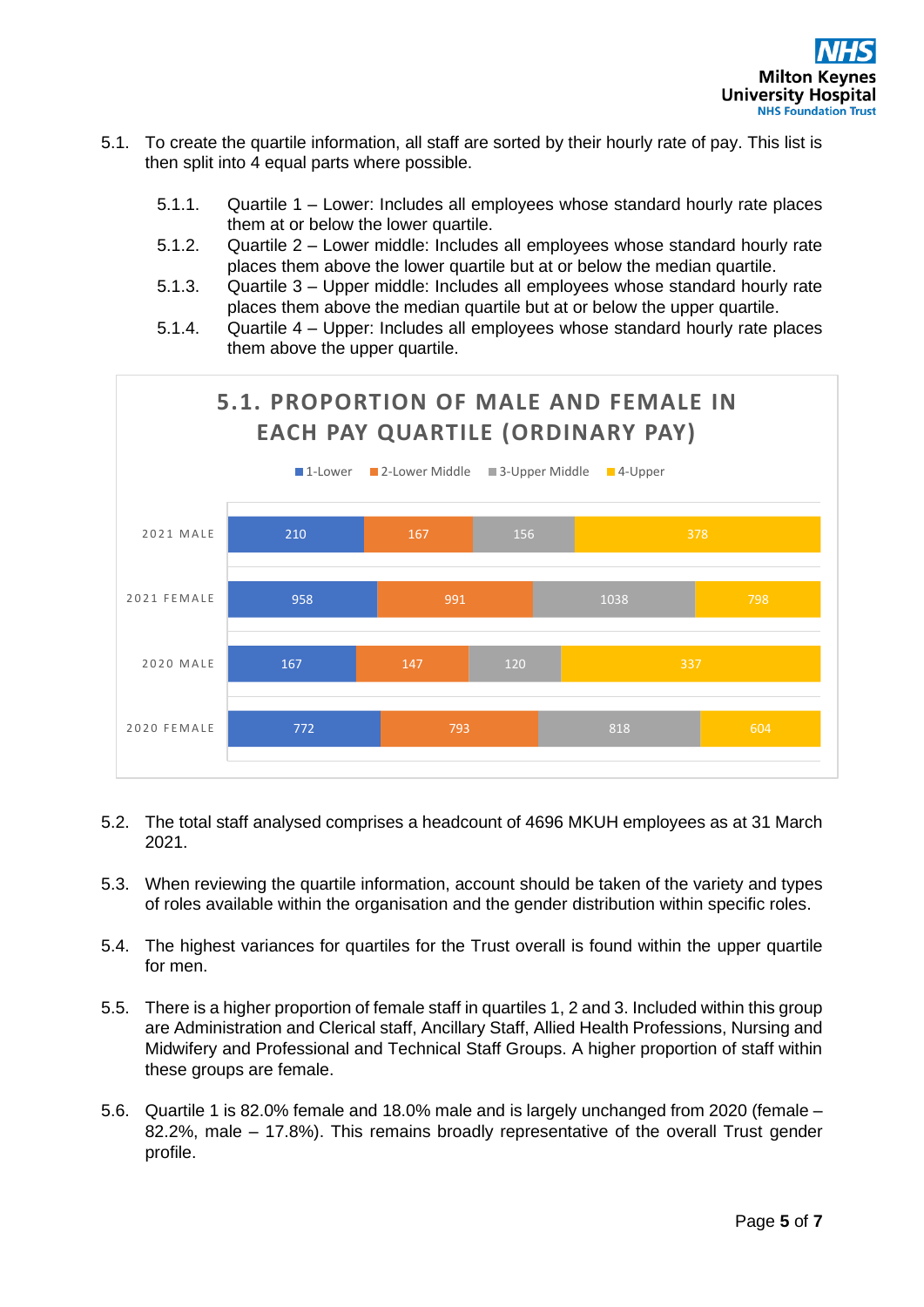

5.7. The upper quartile (Q4) at 32.1% has a higher proportion of male staff and is a decrease from 2020 (35.8%). The variance in this quartile is generally attributable to the significant gender differential amongst Medical staff and senior leadership/managerial roles within the Trust. This is countered by a higher proportion of female staff within the Scientific, Nursing and Midwifery staff groups.

#### **6. Conclusions and Recommendations**

- 6.1. To build upon work already commenced to gain understanding of the reasons for the reported gender pay gap the Trust will continue to encourage participation and uptake of the 'P2P Listening Service', engagement with MKUH Staff Equality Networks, which are growing year-on-year.
- 6.2. Monitor:
	- 6.2.1. Recruitment and Selection
	- 6.2.2. Progression and Talent Management
	- 6.2.3. Uptake and impact of Flexible Working
	- 6.2.4. Monitoring of Reward and Bonus Awards / allocations
	- 6.2.5. Workforce Race Equality Standard (WRES) results
	- 6.2.6. Workforce Disability Equality Standard (WDES) results
- 6.3. The Trust will identify areas for focus internally and externally through e.g. Women in Technology and development of Divisional level Action plans
- 6.4. Encouraging female career progression through coaching, mentoring and talent management programmes.
- 6.5. Continue the roll-out of Chief Nurse Fellowships, which aim to provide coaching, mentoring and leadership opportunities to our predominately female workforce, specifically focusing on BAME employees.
- 6.6. Continued support and development of Staff Equality Networks:
	- 6.6.1. Black, Asian and Minority Ethnic
	- 6.6.2. Staff Ability
	- 6.6.3. Faith and Belief
	- 6.6.4. Pride @MKUH
	- 6.6.5. Women's Network
	- 6.6.6. Generational
	- 6.6.7. Carers
	- 6.6.8. Armed Forces
- 6.7. Continue to regularly review Flexible Working Policies and Employee Passports to explore and offer a range of flexible working options of benefit to female colleagues. This will enable pay gaps to close through continuity of paid employment.
- 6.8. Reporting on Gender and wider Equality and Diversity data, engaging with the Women's Network on co-produced action plans.